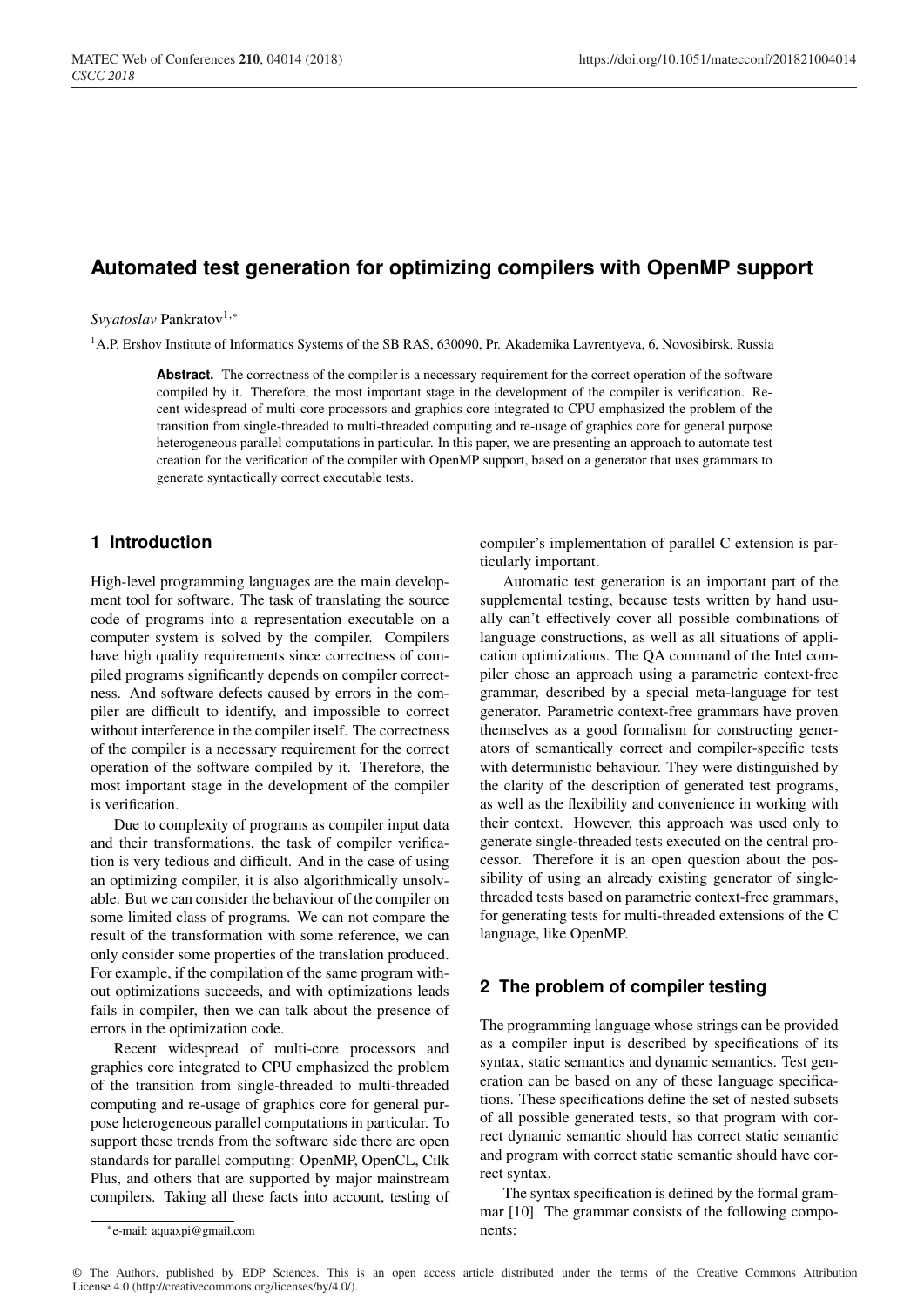- finite set of nonterminal symbols;
- finite set of terminal symbols;
- finite set of production rules;
- distinguished symbol, that is the start symbol.

Sequences of terminal symbols that can be derived from the start symbol of the grammar are called syntactically correct programs. The set of syntactically correct programs is a subset of the set of all sequences of terminal symbols. Unfortunately, these programs can be used only for compiler's parser verification since they cannot be always compiled.

Static semantics is defined only for syntactically correct programs; it defines rules for computing program properties that can be determined without program execution. These properties include, in particular, types of variables and expressions. Rules for checking static program correctness (context conditions) impose constraints on possible combinations of values of static program properties. Programs that meet these static context conditions can be compiled and used to test the static analyzer of the compiler.

Dynamic semantics of a programming language defines the meaning of the execution of statically correct programs in given language. To test dynamic semantics implementation in the compiler, we compile statically correct programs and execute them to match their observable behavior with the reference behavior determined by the reference program implementation. Reference program could be obtained by using other compiler that is considered as error free or the same compiler without optimizations. Programs with correct dynamic semantic should produce the same output as reference implementation unless there is an error in a compiler implementation. In this article, we'll make an assumption that *programs with correct dynamic semantic are deterministic programs*. Of course it's not true in common case, but OK for testing purposes.

In general, for mainstream programming languages, such as C/C++, automatic determinism evaluation of any program is very complex and algorithmically unsolvable problem for static analysis [2].

Syntactically valid test generation is not a difficult task and usually it's done on the basis of context-free grammar that is used for a target language specification. However, the generation of the compilable (statically semantically correct) program is much more difficult task, because it requires compliance with all the contextual constraints of the target language which is usually done with help of contextsensitive grammars. Generation of deterministic programs (dynamic semantically correct) is even more complex issue.

Generators of deterministic programs are usually a monolithic programs written on a high-level language. These generators are usually hard to extend and they can be used only for the generation of programs of a certain class. There is also an approach to generate executable programs by using a certain set of predefined patterns with a given set of variations, but this method also isn't flexible and has complexity almost equal to the manual test creation.

To avoid writing another monolithic test generator Intel Compiler QA team decided to use parametric contextfree grammar described by a special meta-language [1]. Parametric context-free grammars were proved to be a good formalism to construct generators of semantically correct tests with deterministic behaviour. They provide simple formalism to specify program syntax structure like context-free grammars, but allow generation of a broader class of context-sensitive languages. However, this approach was used only for the generation of single-threaded programs that run on the CPU. Therefore it is an open question if it is possible to use it for an efficient generation of parallel heterogeneous programs or there is a more suitable solution? In this paper we will try to answer this question.

# **3 Related works**

At the moment, there are many works about automatic test generation, we will describe only majors.

In earlier studies of test generation for compiler, K.V. Hanford [6] and P. Pardom [9] presented methods to generate syntactically correct programs for procedural language compilers, without regard to the rules of static semantics.

Hanford's work [6] was published in 1970. He proposed a method for generating test data for PL/1 compiler based on the dynamic grammar. This method produces syntactically corrected programs, but part of this are semantically incorrect.

P. Pardom's work [9] had became fundamental in the field of test generation for compilers and served as a starting point for further researches.

A.G. Duncan and J.S. Hutchison [5] presented a method for generating test cases that can be used throughout the entire life cycle of a program. This method uses attributed grammars as input for generator. If it possible due contextual constraints, all non-terminal symbols will be consistently disclosed during generation process. Thus, as result we have a set of syntactically and semantically correct tests, that covers all production rules of grammar and satisfy to all contextual conditions. This approach allows only conduct analysis of performed contextual conditions. This aspect leads to a large number of pointless runs of the generator, because we need to terminate generation process if we have unmet contextual conditions.

Bazichi and Spadafora [3] presented a new method, when generator is driven by a tabular description of source language. This description is in a formalism which nicely extends context-free grammars in a context-dependent direction, but still retains the structure and readability of BNF. Unfortunately, authors suggested to use nonterminal symbols for recognising the left part of rule, and it may take a huge time if chain of symbols is long. Also paper doesn't solves a problem of finding short grammar's rules.

Work of A.Stasenko [1] can be reviewed as a successor of Bazzichi and Spadafora's work. It uses parametric context-free grammar for generating syntactically and semantically correct test cases for C/C++/Fortran compilers.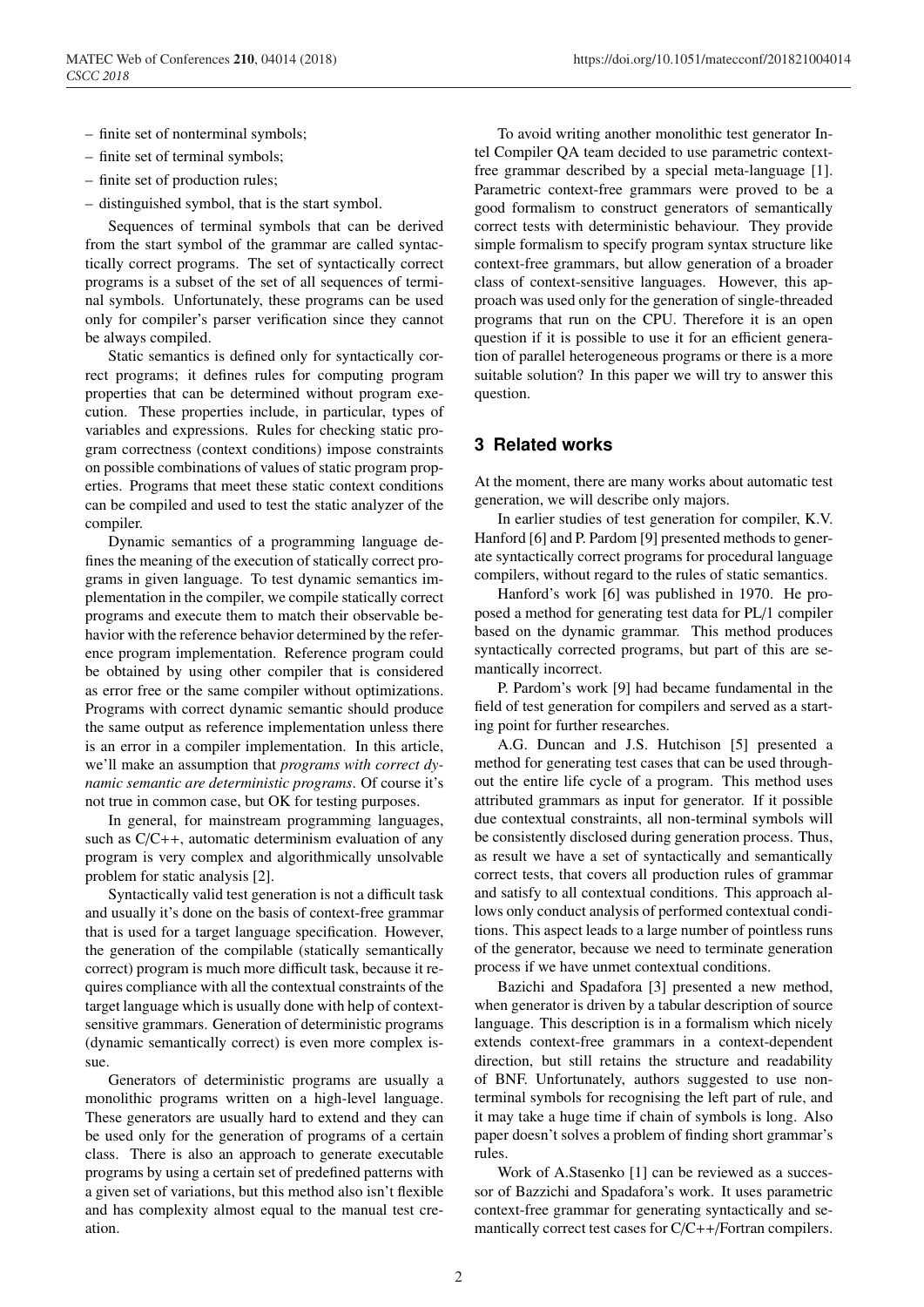As we decided to use the same formalism, we will explain it later.

### **4 Approach to the problem**

#### **4.1 Main idea**

As part of this work we've extended existing parametric context-free grammar (generates serial C tests) for test generation with OpenMP extension. We focused on generation of parallel extensions of standard C loops. It's a trick, but it will help to rump up support of other major parallelization C extensions, such us Cilk, CilkPlus, UPC, OpenHMPP and GFX-offload.

Focus on generating various parallel loops allows to improve compiler vectorization (data parallelism) optimization validation which also play important role in providing performance in modern computing architectures. OpenMP implementation have some restrictions about a parallel loops such as follows:

- no transition (return, break or goto) from the loop is allowed;
- restrictions on type, range and increment statement of control loop variable;
- restrictions on mixing construction of various parallel language extensions (for example, OpenMP block cannot use \_Cilk\_spawn and \_Cilk\_sync primitives).

#### **4.2 A brief formal description of the parametric context-free grammar**

To describe the grammar we use a special language - mix of BNF-notation and functional language. The grammar is specified in a single text file that consists of strings that specify list of rules and comments. Rule consists of left and right parts. Left part consists of identifier, context parameters, context recognizers and context conditions. Right part consists of set of rewrite alternatives or multiline string. Identifier is a sequence of letters that does not start with a digit. Context parameters can be specified by simple name or in a list like manner. Context recognizers are used to give names to different parts of the context parameters and to form other named objects to be used later in the rule. The context condition is an expression that evaluates to a boolean type. And if rule contains several conditions, they are joined by logical operation "AND". Also there are several built-in functions to ease work with lists, conditions and numbers.

During generation the choice between rule alternatives is made randomly. Of course that does not guarantee reachability of all specified rules, however, as shown by other studies in this area, such problem is typical for other testing approaches [8]. Also the problem of infinite generation is solved automatically this way: after a specified number of generated symbols generator starts to select the shortest alternative if it exists. Generation approach used in this paper was described in the article by Stasenko A.P. [2].

#### **4.3 Generator infrastructure**

Grammar and generator are not enough to organize a serious testing process. We also need a system that will validate the generated tests as it was created by the authors of the generator. It's was named as Test Generator Harness (hereinafter - TGH) and allows to automatically test the compiler via generated tests. Block scheme of the system is shown on Figure 1.



Figure 1. Generator infrastructure

It's written on Python language and could be used in virtualized environments, such Docker or KVM.

Let's take a closer look to a whole system process flow. Each generated test is compiled two times with and without optimizations. If the test with additional pointer and type checks is successfully compiled without compiler optimizations and executed without crashes we consider it to be a statically and dynamically correct program and its results are used later as reference for test compiled with compiler optimizations. The successful reference test execution assumes the lack of runtime reports about problems with pointers and types, zero exit code and execution without exceeding the specified timeout. This is the first stage of testing. The next step is to check the compilation optimizations. If the test at this point caused the compiler problem it is stored for further processing. If the compilation is successful, we check execution results and compare it with reference results. If the program fails on runtime then it is also stored. In the other case test is removed and TGH starts the process of new test generation.

Also Intel compiler provides special functionality that allows TGH to selectively disable optimizations and it may help to find guilty compiler component (optimization). Name of this internal compiler's functionality is BRUTUS. So we try to find guilty optimization and store information about it with failed test.

Failed tests are passed to the tool (Reduce) that iteratively removes parts of the test program that are not important for compiler problem reproduction. Reduced failing tests are stored in the testbase with notes about platform (combination of hardware and software components), guilty optimization and computer system where problem was found.

To optimize usage of storage space, we store only the smallest 10 test for each different optimization. The system periodically rechecks all the tests from the testbase to remove tests that start to pass on all platforms. In addition to checking for the latest version of the compiler, system checks test on product branch of compiler to avoid getting these errors in the final product. Every day, TGH sends reports to QA engineer with list of compiler optimizations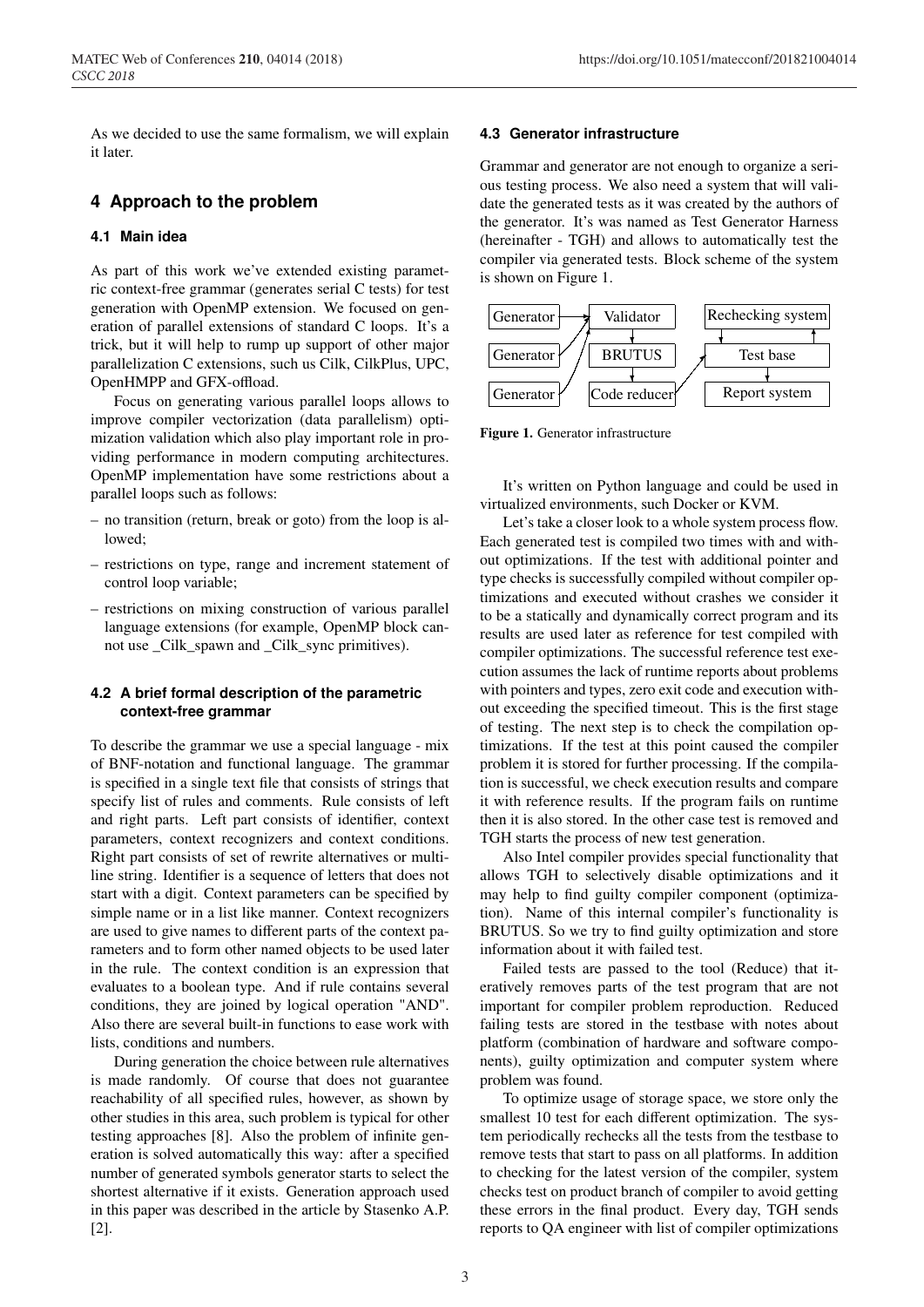that have failing tests that are not marked by compiler defect in a bug tracking system. As a next step QA engineer submits new defect to the bug tracking system and marks the test by new defect identifier. The state of all defects that mark tests are also tracked by TGH. If a defect is in the closed state, but the test continues to fall, then the QA engineer will be informed about that.

#### **4.4 OpenMP grammar rules**

As a basis for OpenMP grammar we took existing grammar to generate simple  $C++$  tests with basic rules to generate loops and conditions. As it was mentioned above we decided to modify loop generation to use "omp parallel for" pragma statements. To achieve that we made the following changes:

- modified grammar context data to detect if we are inside such parallel loop to be able to prevent generation of loop exit constructions and avoid nested parallelization;
- added required context conditions to all rules that generate constructions that are prohibited under parallel loops [7];
- added rules, that generate loops with "omp parallel for" pragma and form a new context new-ctx for all production rules in parallel block.

We found that usage of local or global variables for array access can cause data races, so for array accesses it was decided to use only variables declared in the parallel loop as well as variables from outside loops. Given example below, it fails due to the loop-carried output dependence on the variable global\_var. The global\_var is shared among all threads based on OpenMP default shared rule, so there is a data-race condition on the global\_var while one thread is reading global\_var, another thread might be writing to it.

```
Listing 1. Data Race example
```

```
#pragma omp parallel for
for (k = 0; k < 100, k++){
    l = array[k + global\_var];array[k + global_var] = do_work(1);}
```
All these means ensure that generated programs for the most part will have correct dynamic semantics without data races in this particular case. We do not require guaranteed absence of data races, because all generated tests will be validated on further phases that will be discussed later.

After adding new generation rules it was also required to add the support of parallel directives into Reduce tool to avoid situations when reduce will accidentally make serial program from parallel.

```
Listing 2. OpenMP rules
```

```
omp-for-clause (():_)
  ::= "; /* no lvals variables case */"
omp-for-clause ctx @
 (lv:rv:as:ivs:fs:ret:isl:') = ctx ? eq(isl, 1)
  ::= "; /* OpenMP cycle skipped due to no nesting */"
omp-for-clause ctx @
```

```
(lv:rv:as:ivs:fs:ret:isl:') = ctx,
```

```
i = "i", new-1v = (), new-ivs = (i,),new-ctx = (new-lv:rv:as:new-ivs:fs:0:1:())
? and(le(len(new-ivs), 3), eq(isl, 0))
::= *10 { "_Pragma(\"omp parallel for"
   omp-private(new-lv)"\")"
"for (int " i "=" low-lim(ivs) "; "
     \overline{\hspace{0.1cm}} " \leq " big-lim(ivs) "; " step-pos(i) ") "
  block(new-ctx)}
```
Since we can now allow test generation with race conditions it is a important to explain how we can select tests with correct dynamic semantic among them. For that task we planned to use third-party software for static and dynamic analysis. Unfortunately, we were not able to find a suitable solution based on static analysis. All existent static analyzers have a huge count of false positive messages, high price and require additional changes in generated program. For dynamic analysis we experimented with Helgrind/DRD [4] and Intel Inspector XE [11]. Our experiments with DRD identified that it has major issue with false positive messages that cannot be easily filtered out since exception mechanism that this tool provides is not flexible enough.

Experiments with Intel Inspector XE that also allows dynamic analysis of multi-threaded programs showed an interesting thing: Intel compiler pointer checker mechanism that we utilize for additional program validation cause false positive messages about data races. It was found to be caused by Intel compiler instrumentation for pointer checker that do insecure stack accesses, that was confirmed by simple program with empty omp loop compiled with Intel pointer checker functionality turned on, where Inspector still shows messages about possible data races in empty loop. To avoid this false positive diagnostic, in the TGH we modified validation process for tests from OpenMP generator to do validation with pointer checker and Inspector separately.

# **5 Conclusion**

Extended grammar for checking parallelization and vectorization loop transformations allowed us to find a several new bugs in the parallel and offload features of modern compiler. Formalism of parametric context-free grammars proved that it can be a convenient tool for deterministic test generation even in case of parallel constructs although we had to use additional tools to ensure dynamic correctness of generated code.

In the future we plan to expand a set of parallel constructions that can be generated and increase percentage of correctly generated tests. There are also plans to increase the amount of compiler optimization covered by generated tests by tuning generation weights in rules. We are also experimenting with average size of generated tests to make them more complex and thus more productive.

This research has been supported by the Russian Science Foundation (RSF grant No 18-11-00118).

#### **References**

[1] A.P. Stasenko, Parallel programs construction and optimization, 16, 301-313 (2008)